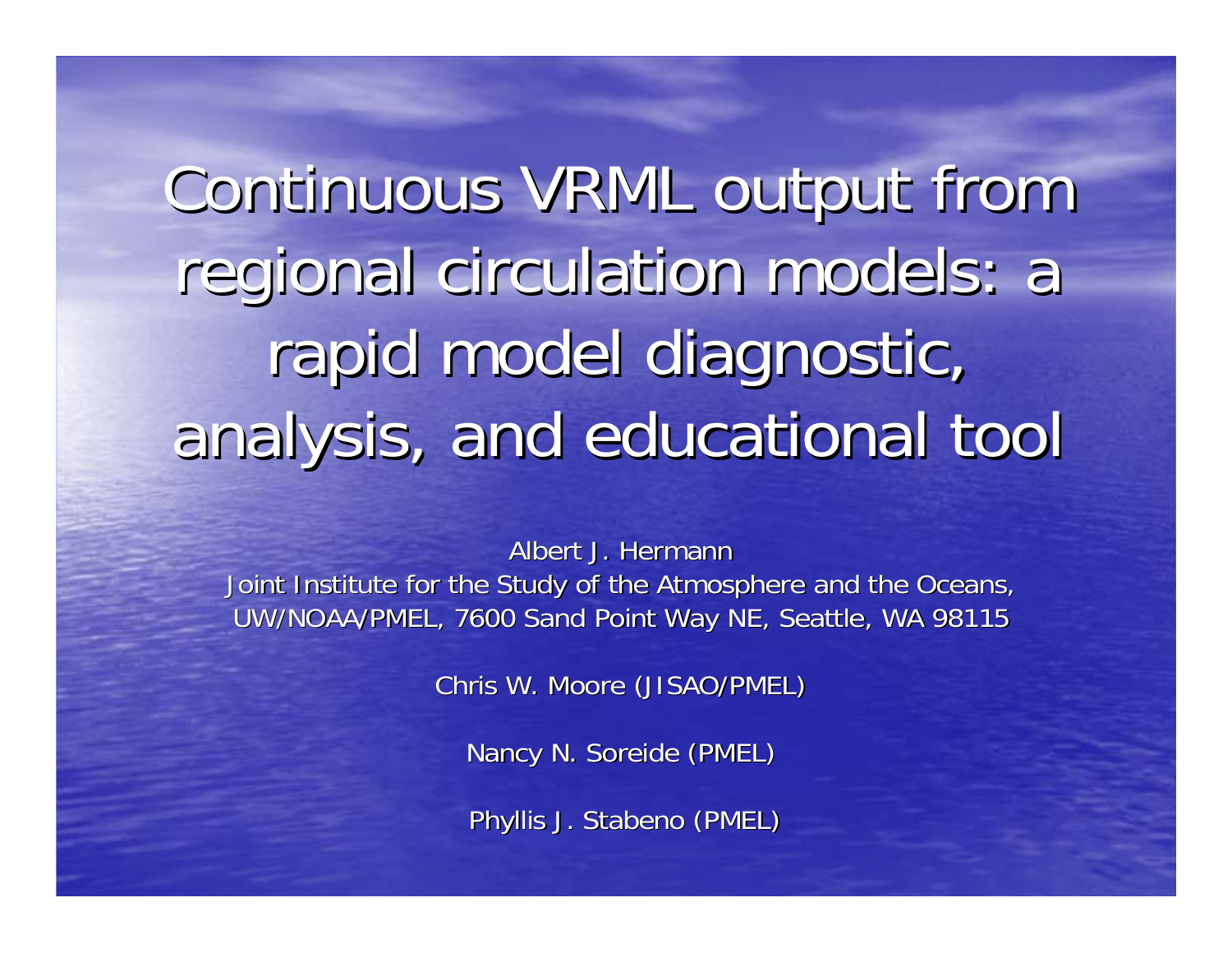# Goals

• Immersive visualization of numerical model run, during or after execution model run, during or after execution • Accessible to any scientist/educator anywhere, through the web • Inexpensive methods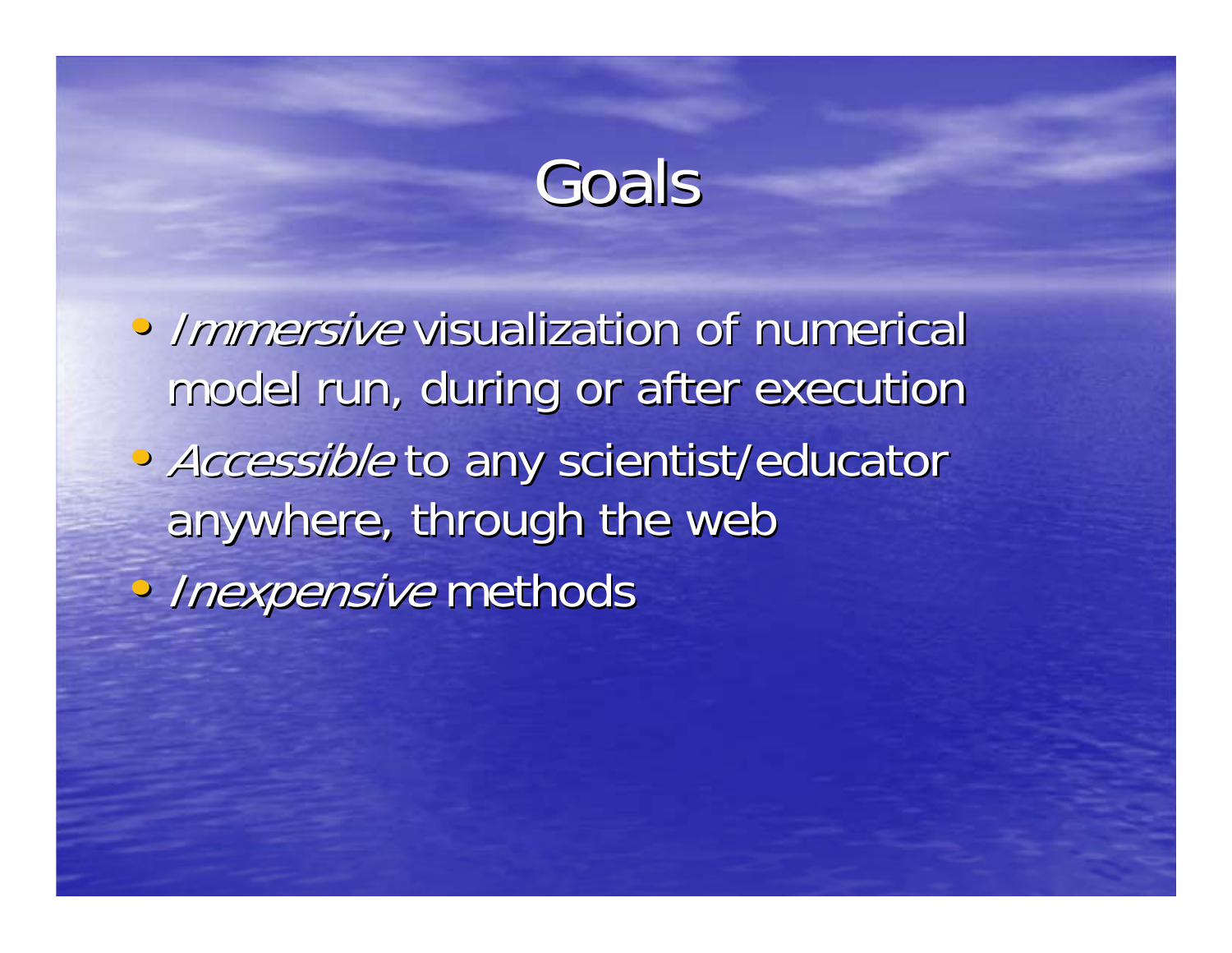# **Implementation**

- Store model results in netCDF format
- $\bullet$ Interrogate through the web via Live Access Server (LAS) - choose variable and volume to view
- Generate Virtual Reality Modeling Language (VRML) world on LAS; sent to client browser
- Render the world with VRML plug-in
- View immersively with low-cost graphics hardware
- Navigate through 3D world with joystick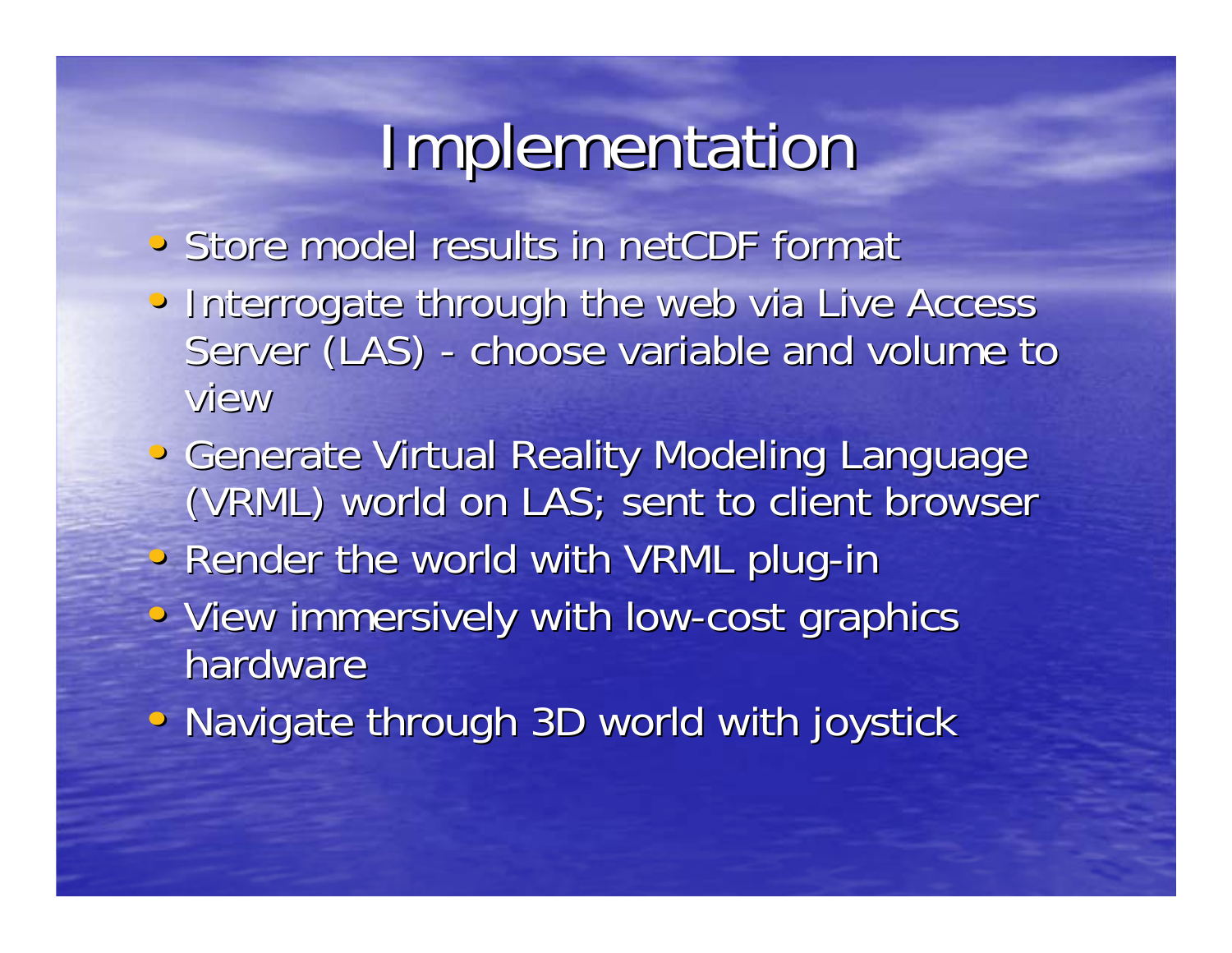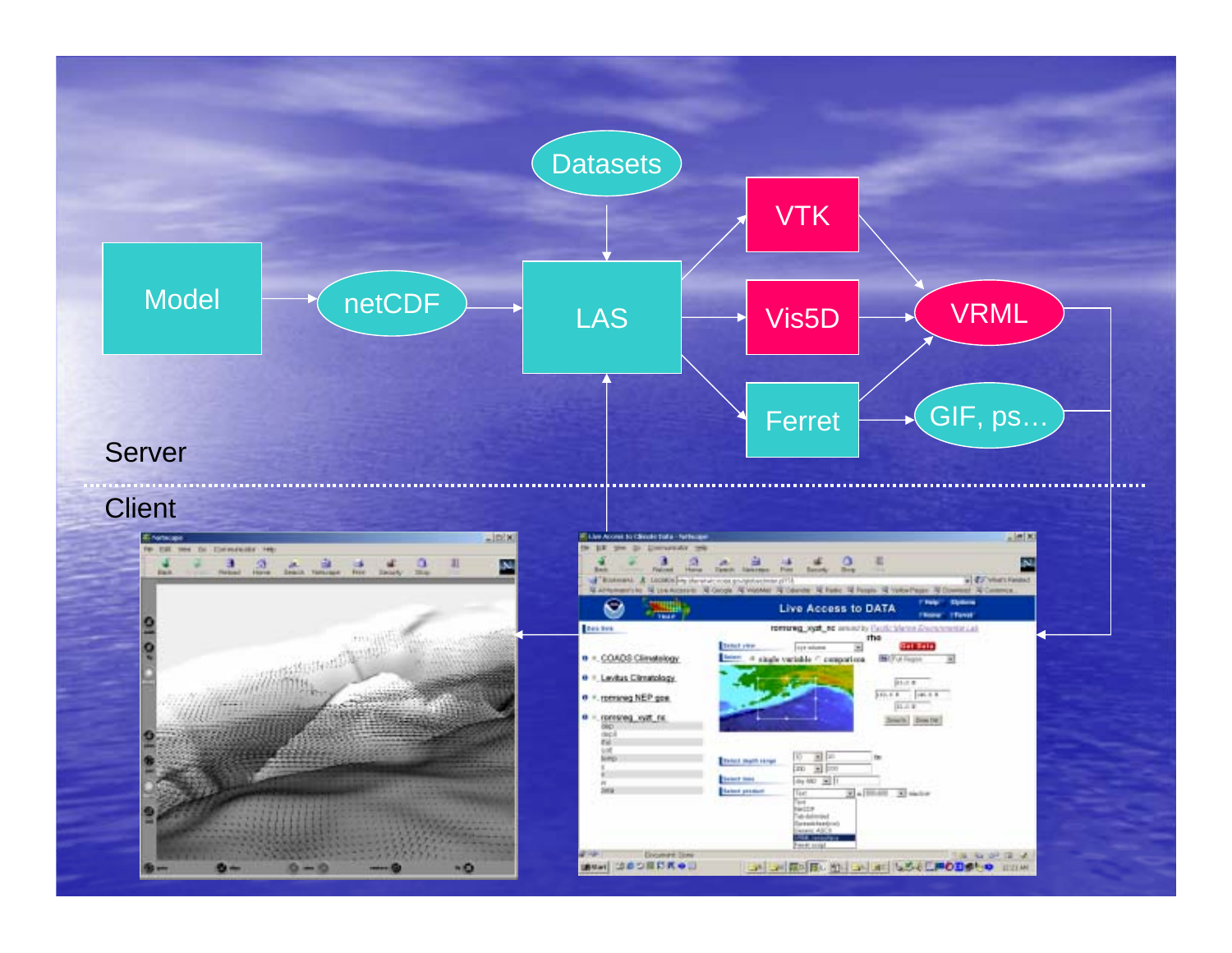## Low-cost Immersive Gear

- $\mathbf 0$ Desktop or laptop PC with web browser
	- –– High speed/large RAM not essential
- VRML client for web browser
	- –Download free viewer (which supports stereo) at Download free viewer (which supports stereo) at http:// http://www.parallelgraphics.com/products/cortona www.parallelgraphics.com/products/cortona/
- Graphics card with stereo driver
	- –– Widely available for gaming market
	- –– May already be present in your PC
- Shutterglasses or Red/Blue anaglyph glasses
	- Many inexpensive graphics cards now include shutterglasses to support stereo-enabled games in full color
- Joystick
	- Programmable buttons nice, but not essential
- For example…………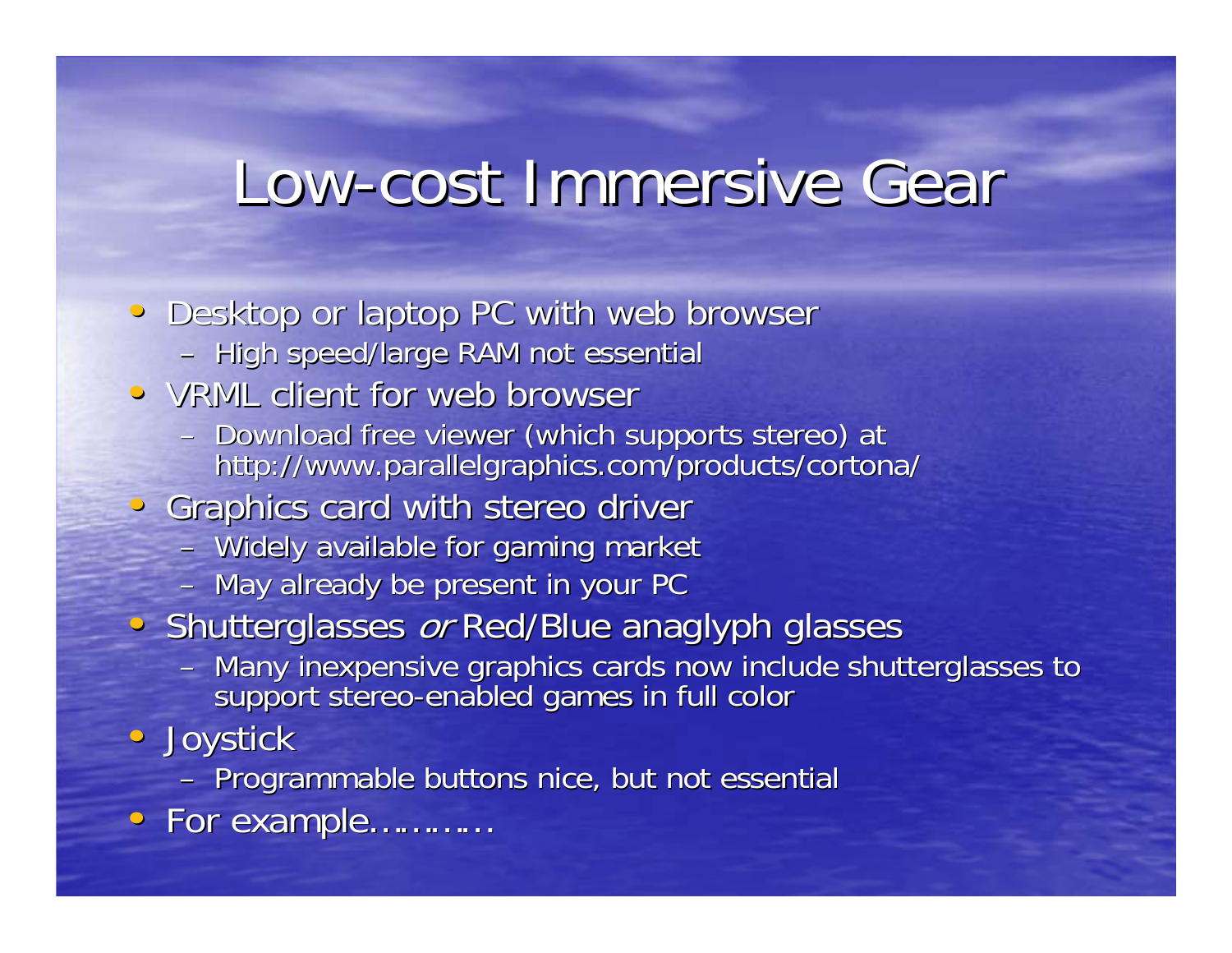# A virtual ocean on your laptop! A virtual ocean on your laptop!

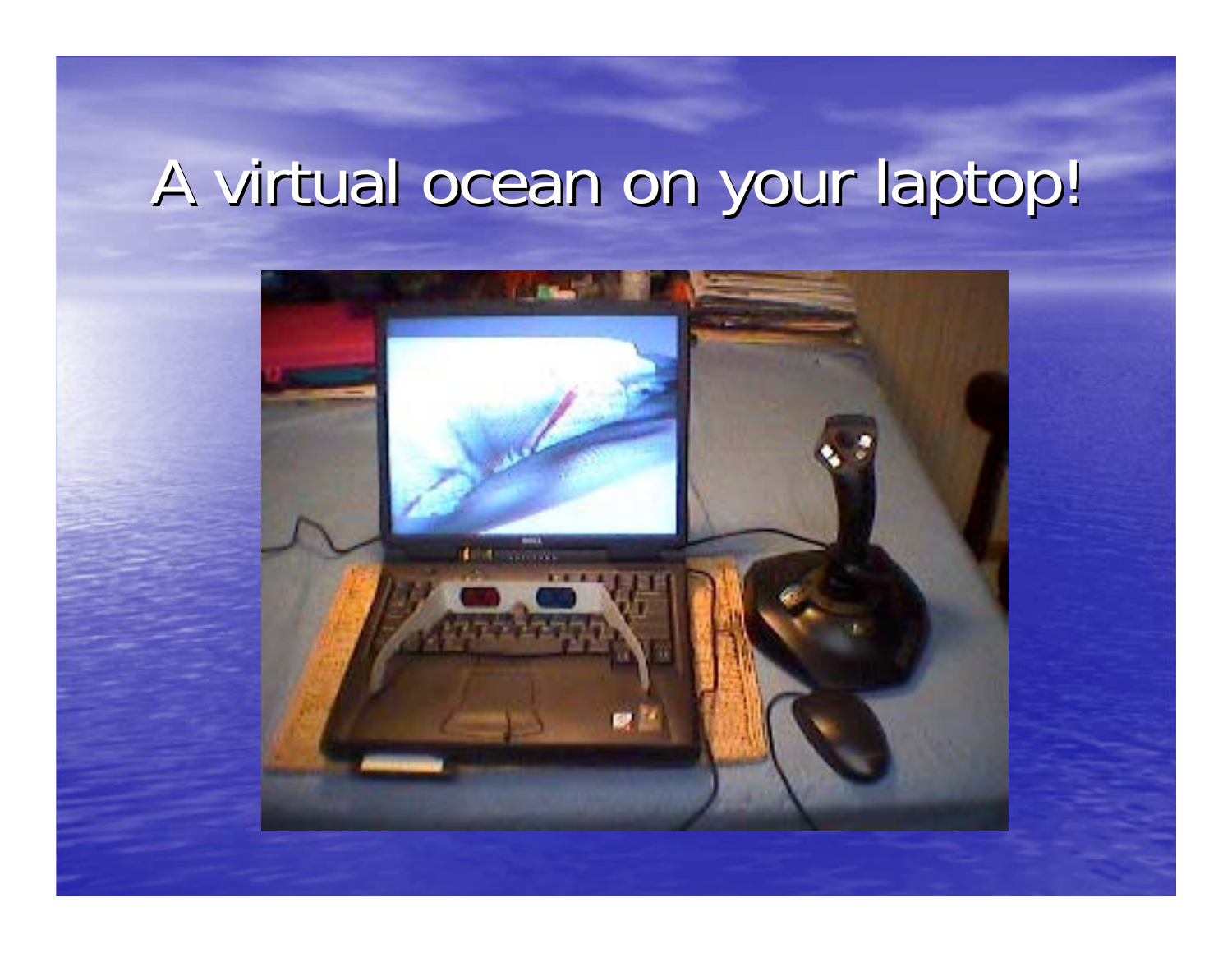#### Demonstration

- 2D snapshot of temperature from regional coastal model (10 m depth)
- LAS interrogation of model output; requesting VRML iso-surface of density
- VRML world returned; opens up viewer
	- –- Greyscale world is used for best red/blue stereo
- Viewer in full-screen stereo mode
	- –- Try the glasses!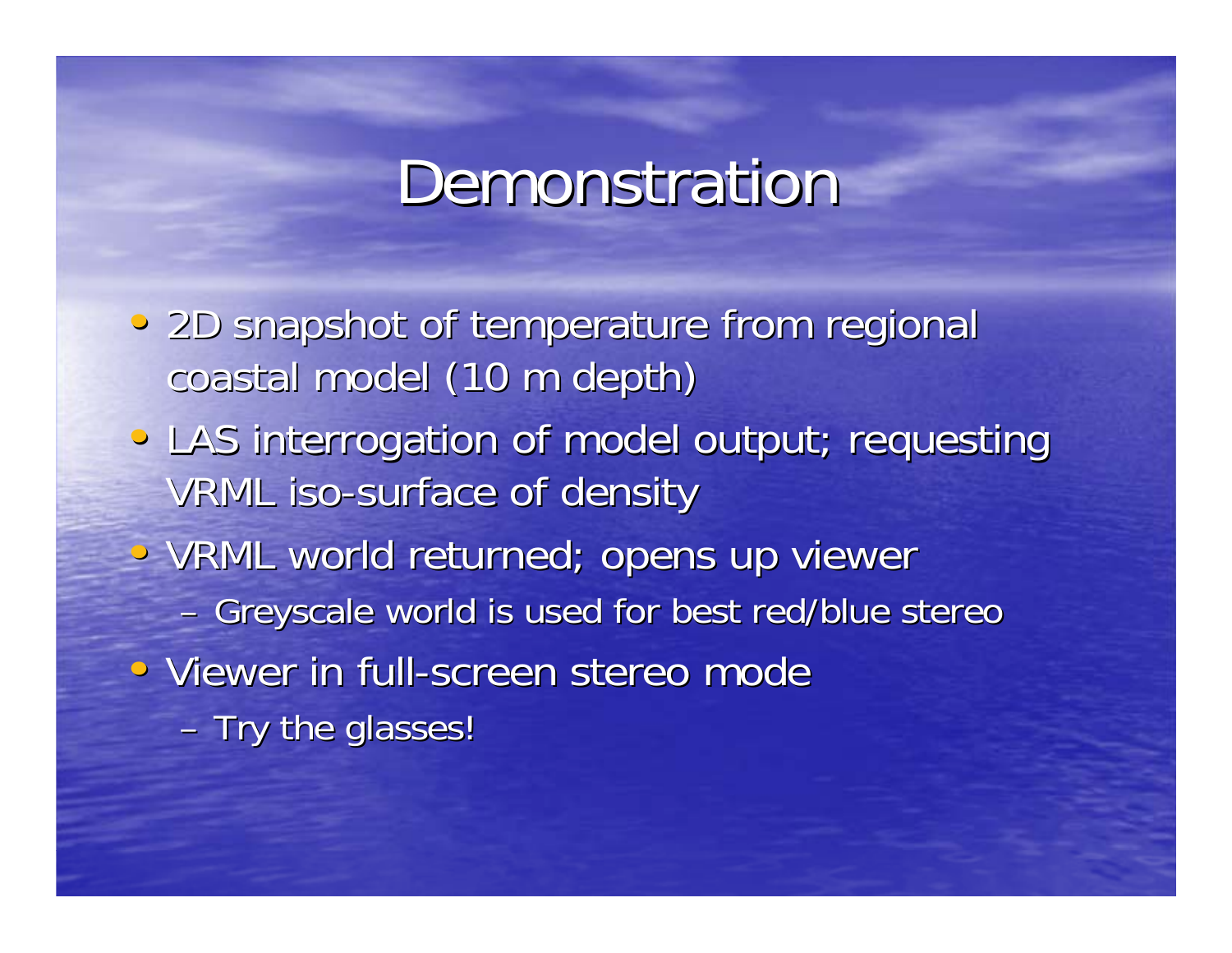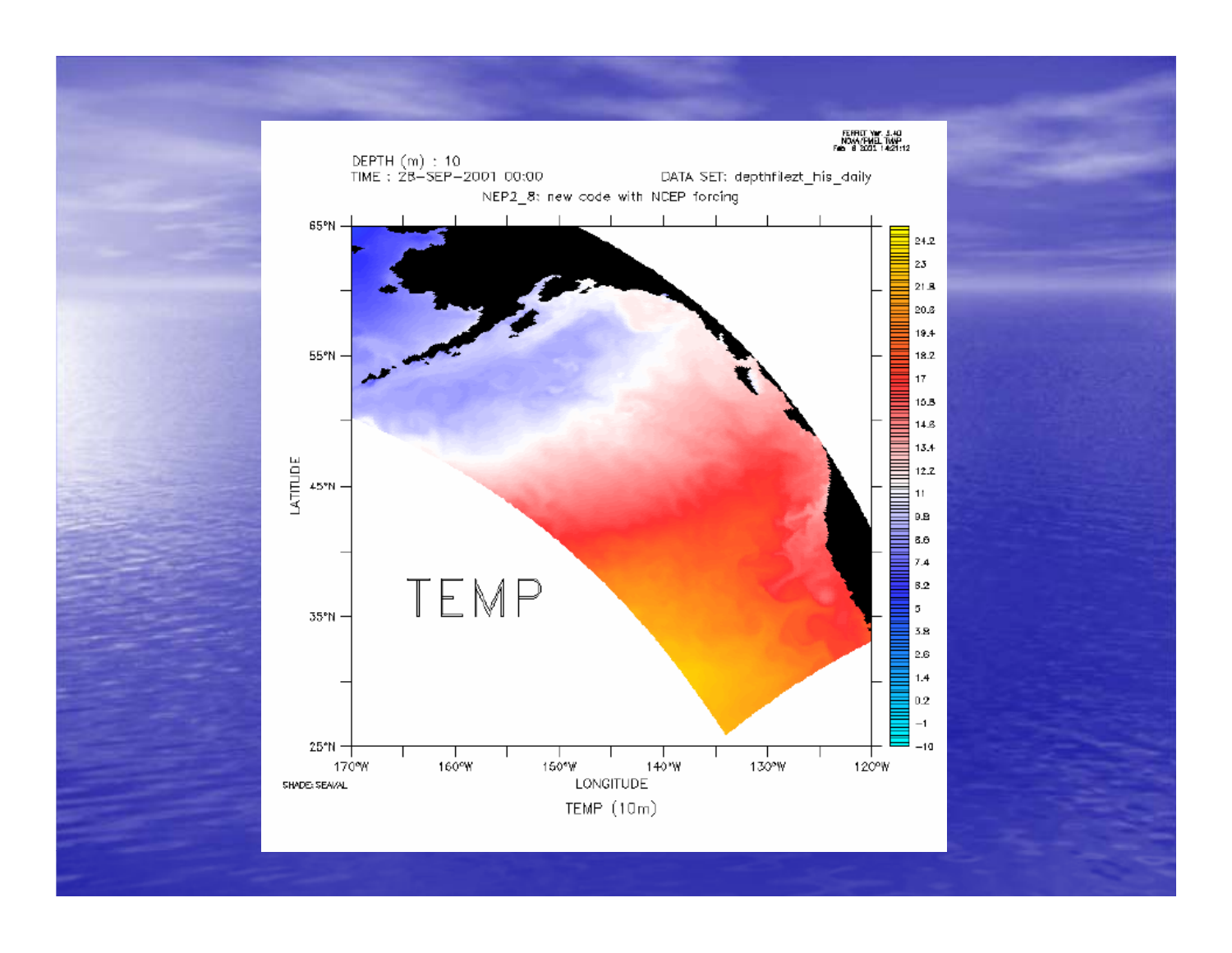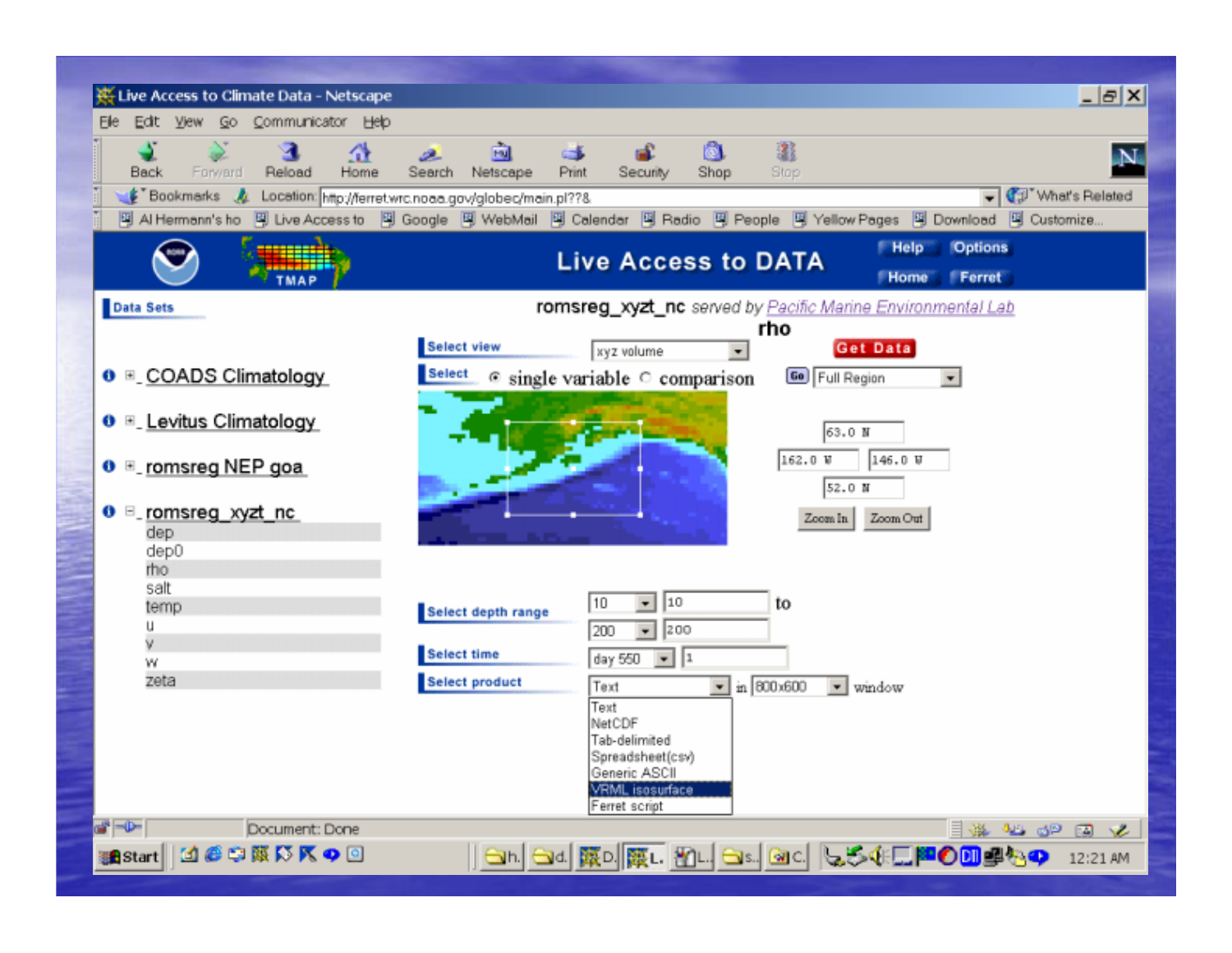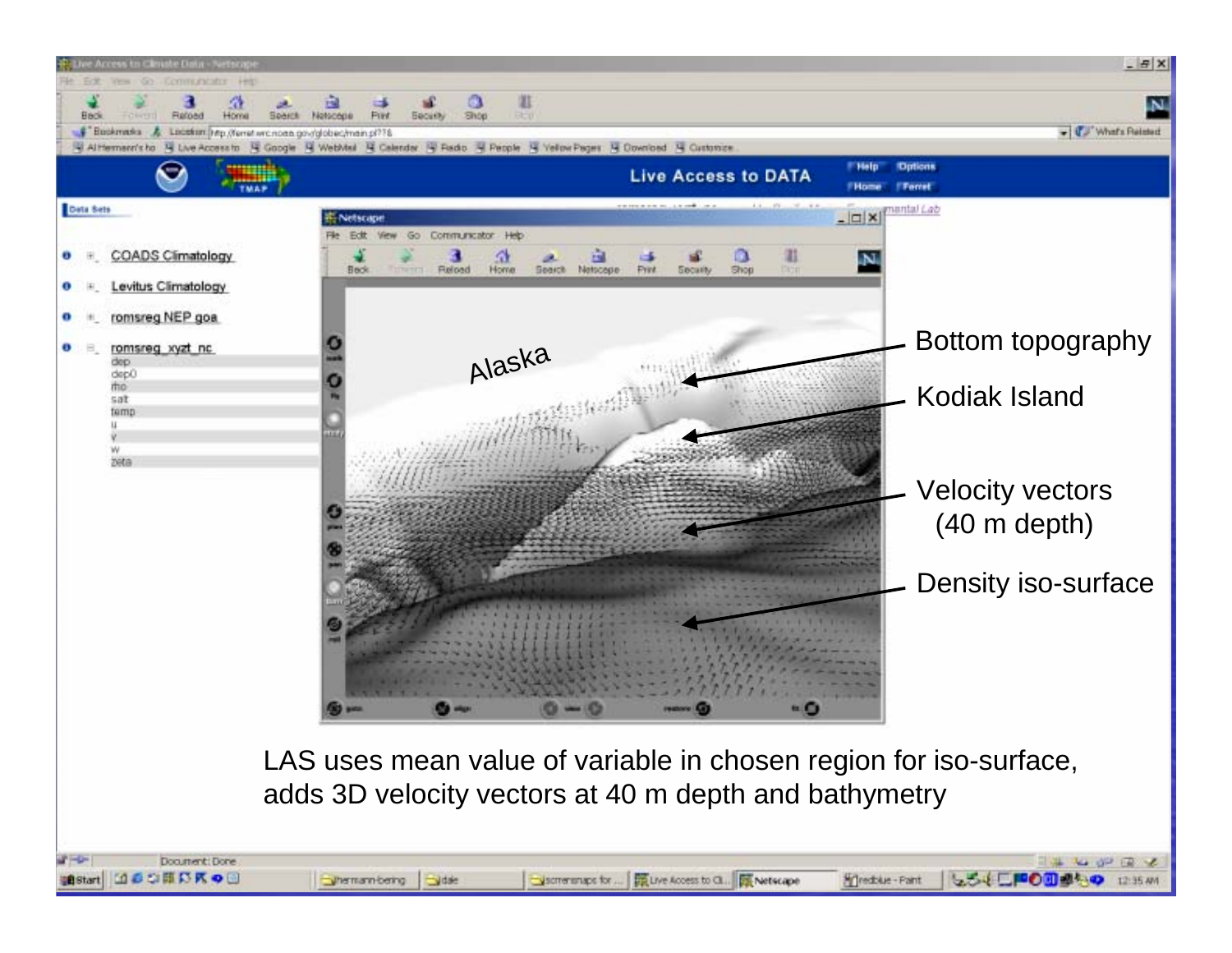